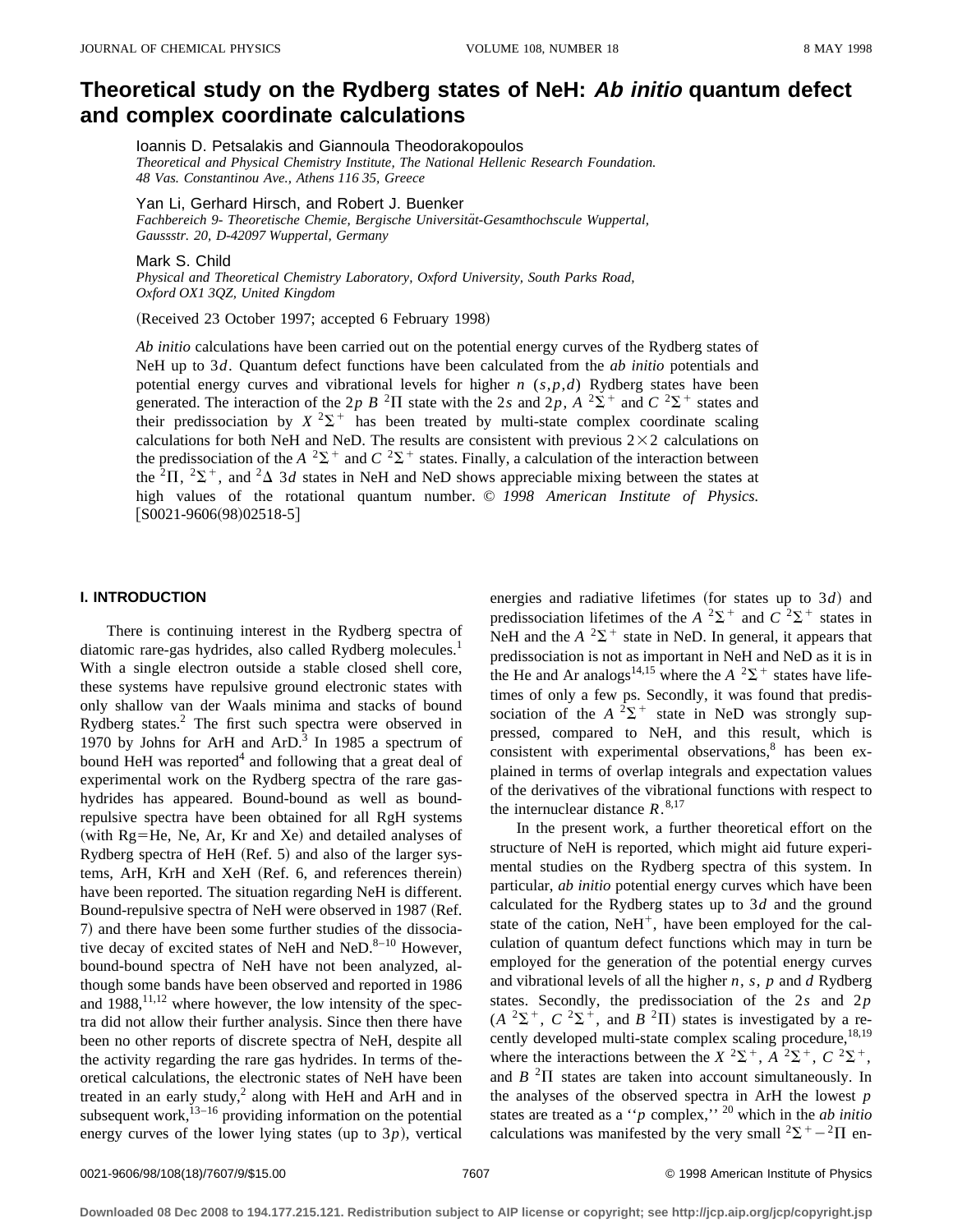ergy splitting and the large interaction (rotational electronic coupling) between them. $^{21}$  Thus the present multi-state calculations examine the extent of formation of such a complex in the  $n=2$  Rydberg states of NeH and NeD and its effect on the rates of their predissociation by the repulsive ground state. Similarly, the formation of a 3*d* complex in NeH and in NeD is investigated in the present work by a multi-state vibrational calculation including the three 3*d* states  $(D^{2}\Sigma^{+})$ ,  $E^{2}\Pi$ , and  $1^{2}\Delta$ ) and their mutual interactions.

## **II. CALCULATIONS**

#### **A. Ab initio calculations**

*Ab initio* MRDCI (Ref. 22) calculations have been carried out on 11 electronic states of NeH, six  ${}^{2}\Sigma^{+}$ , four  ${}^{2}\Pi$ and the first  ${}^2\Delta$ , in  $C_{2v}$  symmetry. Similarly, the ground state of NeH<sup>+</sup>,  $^1\Sigma$ <sup>+</sup>, was calculated.

The atomic orbital (AO) basis set is similar to those employed in our previous work on the rare gas hydrides. For hydrogen the  $(6s/4s)$  basis set of Huzinaga<sup>23</sup> was augmented with one *p* polarization function and Rydberg *s*, *p* and *d* functions<sup>21</sup> while for Ne the  $(11s6p/5s4p)$  basis set<sup>24</sup> was augmented with diffuse *s* and *p* functions and 2 *d* polarization functions.<sup>25</sup> The configuration interaction  $(CI)$  spaces were generated by all single and double excitations with respect to reference spaces consisting of 22 configurations for the  ${}^{2}A_{1}$  ( ${}^{2}\Sigma^{+}$  and  ${}^{2}\Delta$ ) states, 13 configurations for the  ${}^{2}B_{1}($  ${}^{2}\Pi$ ) states and 43 configurations for the ionic states. Selection of configurations for the actual diagonalization with respect to 7, 4 and 2 roots respectively and energy threshold of 2.5 microhartree was carried out. Extrapolation to zero threshold and full-Cl correction<sup>26</sup> was applied to the eigenvalues.

The MRDCI calculations were carried out for different values of the internuclear distance  $R$ , varying from 1.2 bohr to 100.0 bohr. At each value of *R*, along with the energy, the rotational-electronic coupling between the  ${}^2A_1$  and the  ${}^2B_1$ states has been also calculated. Thus the computed matrix elements need to be multiplied by  $\sqrt{2}$  for the corresponding  $\Sigma$ - $\Pi$  and by 2 for the  $\Pi$ - $\Delta$  interactions.

#### **B. Quantum defect calculations**

The potential energy curves  $V_{inl\lambda}(R)$  of the *l* $\lambda$  Rydberg states converging on the positive ion potential  $V_i^+(R)$  are related to the quantum defect function  $\mu_{i l}(\mathbf{R})$ ,

$$
V_{inl\lambda}(R) = V_i^+(R) - \frac{R_y}{(n - \mu_{il\lambda}(R))^2},
$$
\n(1)

where  $R<sub>y</sub>$  is the Rydberg constant and  $R$  is the internuclear distance.

Equation  $(1)$  is used below to determine the quantum defect functions from the *ab initio* potentials. The label  $l\lambda$  is symbolic because the Born-Oppenheimer quantum defects belong to *l*-mixed states. Such *l*-mixing is represented by off-diagonal quantum defects in a full multichannel quantum defect calculation. $27-33$  In the present work single-channel quantum defect analysis is carried out for the generation of the potential energy curves and vibrational levels of all the higher *n* Rydberg states of NeH.

Instead of the quantum defects  $\mu_{il\lambda}(R)$  of Eq. (1), it is more convenient to work with  $\eta_{i l}(\mathbf{R})$  which are determined by

$$
\tan \pi \eta_i(R) + \frac{\tan \pi \nu_i(R)}{A_{l_i}(\nu_i(R))} = 0,
$$
\n(2)

where

$$
\nu_i(R) = [2(V_i^+(R) - E(R))]^{-1/2},\tag{3}
$$

$$
A_{l_i}(\nu_i(R)) = \prod_{k=0}^{l_i} \left(1 - \frac{k^2}{\nu_i^2}\right),\tag{4}
$$

and  $E(R)$  represents the energies of the Rydberg states. The factor  $[A_{l_i}(v_i(R))]^{-1}$  serves to eliminate solutions with  $l_i$  $\langle n_i \rangle^{27}$ 

Equation (2) is employed first, with the *ab initio* potentials substituted for  $E(R)$ , for the determination of the quantum defects. The higher Rydberg states are calculated subsequently by introducing the calculated quantum defect functions in Eq. (2) and varying  $E(R)$  to find those energies which satisfy the equation.

In general, there is some energy dependence in the quantum defects calculated as above and this may be incorporated in the  $\eta_{il\lambda}(R)$  functions and the subsequent calculation of higher Rydberg states.

The quantum defect functions may be used to calculate the vibrational levels of different electronic states.<sup>31</sup> A vibrational *K* matrix is constructed,

$$
K_{\nu_{+}\nu'_{+}} = \langle \nu_{+}|A_{l_{i}}[\nu(R)]\tan \pi \eta_{il\lambda}(R)|\nu'_{+}\rangle, \tag{5}
$$

where  $|\nu_{+}\rangle$  are vibrational functions of the positive ion. The vibrational levels of the Rydberg states are obtained by finding the energy levels *E* for which

$$
\det(K_{\nu_+\nu'_+} + \tan \pi \nu_{\nu_+}(E)) = 0,\tag{6}
$$

where tan  $\pi \nu_{v}$ <sub>1</sub>(*E*) is a diagonal matrix such that

$$
\nu_{\nu_{+}}(E) = [2(E_{\nu_{+}} - E)]^{-1/2}.
$$
 (7)

# **C. Multi-state vibrational calculations involving complex scaling of the internuclear coordinate**

The transformation of the nuclear coordinate  $R \rightarrow \rho$  $=Re^{i\theta}$  with  $\theta$  real, allows the calculation of energies and widths of predissociation resonances in terms of square integrable functions by solution of a complex eigenvalue problem

$$
|\mathbf{H} - \mathbf{z}| = 0,\tag{8}
$$

where  $z$  is the diagonal matrix of complex eigenvalues.<sup>34-36</sup> The resonances correspond to the eigenvalues  $z_k$  which are stable with respect to  $\theta$  and

$$
z_k = E_k - \frac{i}{2} \Gamma_k \tag{9}
$$

with  $E_k$  the energy position and  $\Gamma_k$  the linewidth of the resonance.

The particular implementation of the theory in the present work involves simultaneous treatment of a number of

**Downloaded 08 Dec 2008 to 194.177.215.121. Redistribution subject to AIP license or copyright; see http://jcp.aip.org/jcp/copyright.jsp**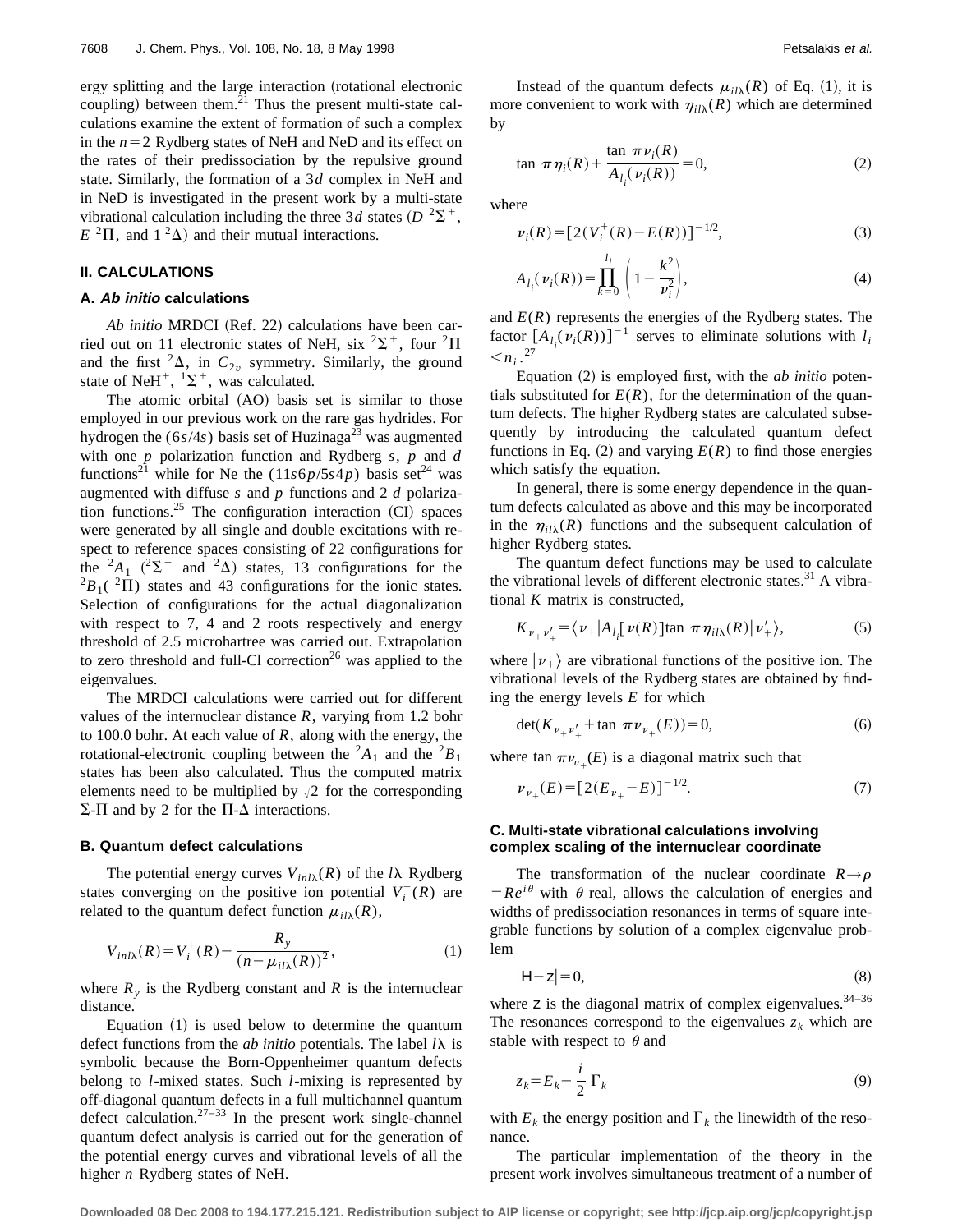interacting electronic states, namely the  $X^2\Sigma^+$ ,  $A^2\Sigma^+$ ,  $B^{2}\Pi$  and  $C^{2}\Sigma^{+}$  states of NeH and NeD. The *ab initio* adiabatic potentials and the rotational-electronic coupling matrix elements (for  ${}^{2}\Sigma^{+}-{}^{2}\Pi$  interactions) calculated in the present work along with the radial coupling matrix elements (for  $2\Sigma^+ - 2\Sigma^+$  interactions) of previous work<sup>13</sup> are employed in the present calculation.

The Hamiltonian matrix in Eq.  $(8)$  consists of blocks  $H<sup>IJ</sup>$ where *I*, *J* stand for the different electronic states. A basis set of Hermite polynomials is employed,

$$
y_n(R) = \left[ \left( \frac{a}{\pi} \right)^{1/4} \frac{1}{\sqrt{2^n n!}} \right] e^{(-aR^2/2)} H_n(\sqrt{a}R), \tag{10}
$$

and matrix elements over the nuclear energy operator and over the electronic potential energy functions and interactions are computed. In the evaluation of these matrix elements use is made of the back-rotation identity, which holds for square-integrable functions $37$ 

$$
\langle \psi_i(R) | H(\rho) | \psi_j(R) \rangle = \langle \psi_i(\rho^*) | H(R) | \psi_j(\rho^*) \rangle, \qquad (11)
$$

where  $\rho^*$  is the complex conjugate of  $\rho$ , corresponding to a complex rotation of *R* by  $-\theta$ . In this manner, it is not required to perform a complex rotation on the potentials but only on the basis functions.

The matrix elements of the nuclear kinetic energy operator over the (complex-rotated) basis functions  $y_n$  of Eq. (3) can be evaluated analytically,

$$
T_{nm} = \frac{e^{-2i\theta}a}{2\mu} \left(n + \frac{1}{2}\right) \quad \text{for } n = m
$$
  

$$
T_{nm} = -\frac{e^{-2i\theta}a}{2\mu} \frac{\sqrt{(n+1)(n+2)}}{2} \quad \text{for } n = m+2 \qquad (12)
$$

 $T_{nm}$ =0 otherwise.

The matrix elements over the electronic potentials are given by

$$
V_{nm} = \left(\frac{a}{\pi}\right)^{1/2} \frac{e^{-i\theta}}{2^{n/2}(n!)^{1/2}} \frac{1}{2^{m/2}(m!)^{1/2}} \int e^{-ae^{-2i\theta}R^2}
$$
  
× $H_n(\sqrt{a}Re^{-i\theta})V(R)H_m(\sqrt{a}Re^{-i\theta})dR,$  (13)

where  $V(R)$  stands for an adiabatic electronic potential energy curve. The matrix elements  $(13)$  are evaluated numerically with the aid of a Gauss-Hermite quadrature procedure, following one further coordinate transformation, *y*  $= R \sqrt{a} \cos(2\theta)$ . Spline interpolation between the *ab initio* energies is employed to generate additional points as required by the numerical procedure. Finally, it is convenient to avoid explicit computation of the factorials by defining functions

$$
C_n(R) = \frac{H_n(R)}{2^{n/2}(n!)^{1/2}}
$$
\n(14)

with the recurrence relations

$$
C_0(R) = 1, \ C_1(R) = \sqrt{2}R,
$$
  

$$
C_n = \sqrt{\frac{2}{n}} C_{n-1} - \sqrt{\frac{n-1}{n}} C_{n-2}.
$$
 (15)

In terms of these functions  $(14)$ , the matrix elements  $(13)$ become,

$$
V_{nm} = \frac{e^{-i\theta}}{\sqrt{\pi \cos 2\theta}} \int e^{-y^2} e^{i \tan 2\theta y^2}
$$

$$
\times C_n \left( \frac{y e^{-i\theta}}{\sqrt{\cos 2\theta}} \right) V \left( \frac{y}{\sqrt{a \cos 2\theta}} \right) C_m \left( \frac{y e^{-i\theta}}{\sqrt{\cos 2\theta}} \right) dy.
$$
(16)

Analogous expressions are obtained for the interaction matrix elements when the interaction involves rotationalelectronic coupling. In this case,  $V(R)$  of Eq. (13) stands for  $-(1/2\mu)\sqrt{N'\pm\Lambda'$ ) $(N'+1\mp\Lambda')\langle\psi_I|(L_{\pm}/R^2)|\psi\rangle_i$ . For radial coupling, the matrix element over the first derivative with respect to the internuclear distance,  $(-1/\mu)A(R)\partial P$  $\partial R$ , becomes

$$
V_{nm} = -\frac{\sqrt{\alpha}e^{-2i\theta}}{\mu\sqrt{\pi \cos 2\theta}} \int e^{-y^2} e^{i \tan 2\theta y^2} C_n \left( \frac{y e^{-i\theta}}{\sqrt{\cos 2\theta}} \right)
$$

$$
\times A \left( \frac{y}{\sqrt{a \cos 2\theta}} \right) \times \left[ 2m C_{m-1} \left( \frac{y e^{-i\theta}}{\sqrt{\cos 2\theta}} \right) - \sqrt{\alpha}e^{-i\theta} \right)
$$

$$
\times \frac{y}{\sqrt{a \cos 2\theta}} C_m \left( \frac{y e^{-i\theta}}{\sqrt{\cos 2\theta}} \right) \Bigg] dy, \qquad (17)
$$

while for the second derivative interaction,  $-(1/2\mu)B(R)$ , the matrix elements are analogous to those in Eq.  $(13)$ . In the above,  $A(R)$  and  $B(R)$  stand for the matrix elements of the first and the second derivatives of the electronic wavefunctions evaluated at different values of *R*.

Once the required matrix elements are evaluated Eq.  $(8)$ is set up and solved for a given basis set at different values of  $\theta$  and the stable eigenvalues  $z_k$  correspond to the required resonances. Convergence with respect to the basis set size is sought. In the present calculations, different-sized basis sets have been employed, ranging from 90 to 300 functions per electronic state. It was found that convergence was reached with 120 functions per state, with stabilization for rotation angles  $\theta$  up to 10°. The results presented in the next section have been obtained with a basis set of 200 functions.

The predissociation lifetime  $\tau$  in seconds is obtained from the linewidth  $\Gamma$  in atomic units,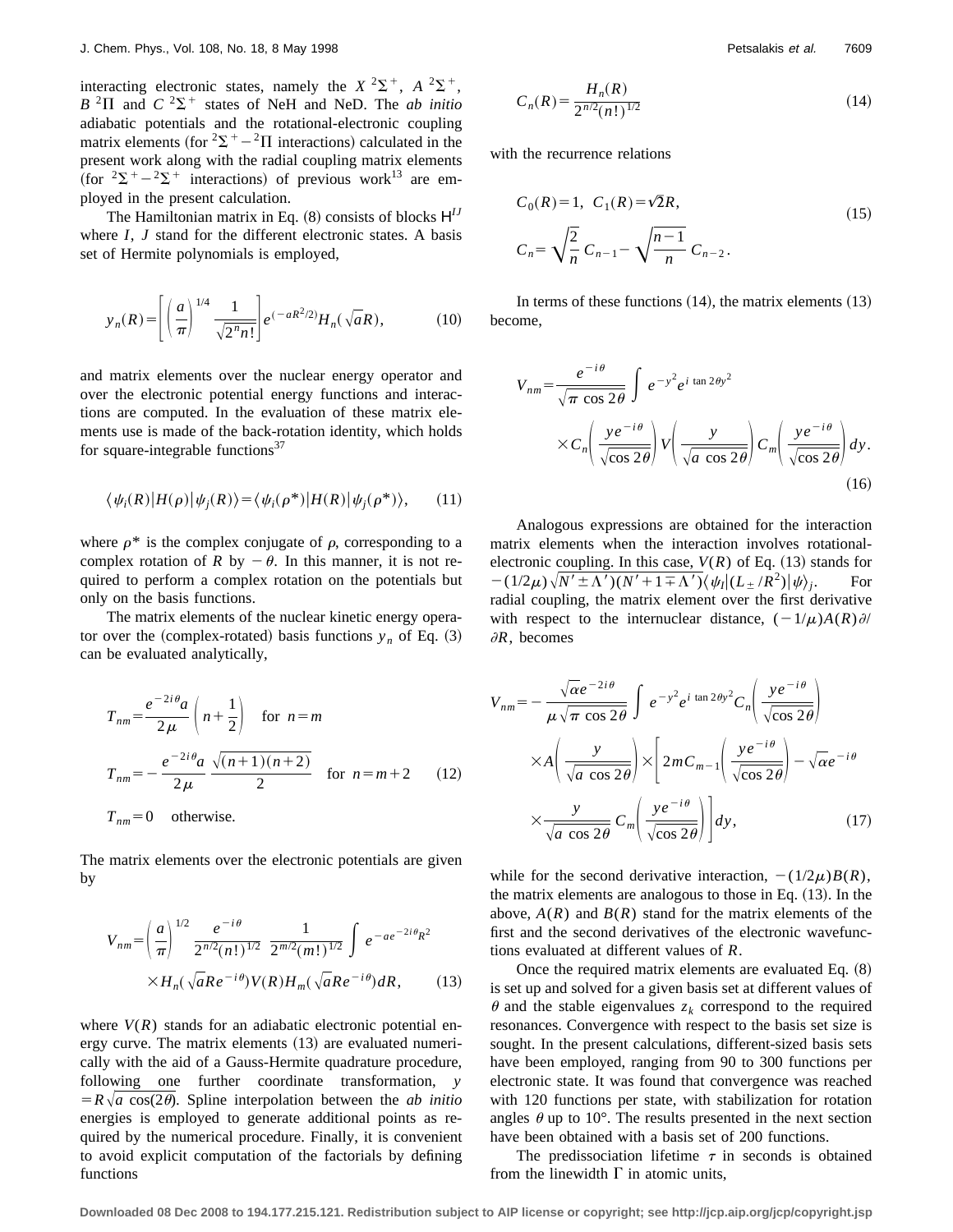TABLE I. Calculated energies (hartree)<sup>a</sup> of electronic states of NeH and the ground state of NeH<sup>+</sup>.

| R(a.u.) | $X^2\Sigma^+$ | $2\Sigma^{+}(2s)$<br>$\boldsymbol{A}$ | $C^{2}\Sigma^{+}(2p)$ | $D^{2}\Sigma^{+}(3d)$ | $5^{2} \Sigma^{+}(3s)$ | $6^{2} \Sigma^{+}(3p)$ | $1^2\Delta(3d)$ | $B^2\Pi(2p)$ | $E^2\Pi(3p)$ | $3^{2}\Pi(3p)$ | $X$ <sup>1</sup> $\Sigma$ <sup>+</sup> |
|---------|---------------|---------------------------------------|-----------------------|-----------------------|------------------------|------------------------|-----------------|--------------|--------------|----------------|----------------------------------------|
| 1.2     | .43766        | .52583                                | .56274                | .58048                | .58630                 | .59993                 | .58230          | .52834       | .57973       | .58615         | .63478                                 |
| 1.4     | .28209        | .38262                                | .41642                | .43702                | .44301                 | .45544                 | .43926          | .38626       | .43762       | .44404         | .49204                                 |
| 1.6     | .20317        | .32317                                | .35397                | .37992                | .38567                 | .39633                 | .38258          | .32868       | .38024       | .38652         | .43493                                 |
| 1.8     | .15163        | .30273                                | .32930                | .36109                | .36649                 | .37562                 | .36432          | .31006       | .36177       | .36813         | .41645                                 |
| 2.0     | .11319        | .30082                                | .32477                | .36083                | .36581                 | .37391                 | .36443          | .30984       | .36202       | .36813         | .41616                                 |
| 2.2     | .08419        | .30853                                | .32980                | .36938                | .37428                 | .38154                 | .37293          | .31682       | .36961       | .37557         | .42387                                 |
| 2.4     | .06179        | .31776                                | .33766                | .37915                | .38364                 | .39062                 | .38301          | .32691       | .38041       | .38604         | .43450                                 |
| 2.6     | .04521        | .32893                                | .34789                | .39092                | .39535                 | .40198                 | .39421          | .33655       | .39139       | .39662         | .44564                                 |
| 2.8     | .03241        | .33992                                | .35911                | .40328                | .40704                 | .41374                 | .40618          | .34591       | .40171       | .40671         | .45591                                 |
| 3.0     | .02326        | .34834                                | .36705                | .41145                | .41492                 | .42167                 | .41425          | .35387       | .41086       | .41550         | .46477                                 |
| 3.5     | .01021        | .36248                                | .38208                | .42721                | .43684                 | .42974                 | .42974          | .36591       | .42677       | .42993         | .48064                                 |
| 4.0     | .00435        | .36886                                | .38913                | .43608                | .43710                 | .44412                 | .43732          | .37198       | .43582       | .43814         | .48897                                 |
| 4.5     | .00165        | .37247                                | .39158                | .44061                | .44139                 | .44789                 | .44159          | .37437       | .43992       | .44159         | .49325                                 |
| 5.0     | .00071        | .37333                                | .39008                | .44262                | .44329                 | .44867                 | .44341          | .37513       | .44191       | .44310         | .49510                                 |
| 6.0     | .00023        | .37497                                | .38575                | .44406                | .44520                 | .44920                 | .44489          | .37545       | .44378       | .44449         | .49719                                 |
| 7.0     | .00013        | .37500                                | .38110                | .44430                | .44504                 | .44883                 | .44501          | .37550       | .44440       | .44511         | .49809                                 |
| 8.0     | .00002        | .37509                                | .37837                | .44433                | .44482                 | .44923                 | .44518          | .37521       | .44441       | .44495         | .49831                                 |
| 9.0     | .00052        | .37562                                | .37732                | .44495                | .44543                 | .44972                 | .44582          | .37512       | .44491       | .44502         | .49831                                 |
| 10.0    | .00084        | .37592                                | .37679                | .44530                | .44582                 | .44974                 | .44614          | .37530       | .44498       | .44514         | .49862                                 |
| 20.0    | .00027        | .37521                                | .37577                | .44475                | .44557                 | .44575                 | .44561          | .37514       | .44495       | .44513         | .49870                                 |
| 100.0   | $\Omega$ .    | .37499                                | .37554                | .44451                | .44540                 | .44541                 | .44540          | .37500       | .44484       | .44488         | .49871                                 |

 ${}^{a}$ Zero energy is  $-129.28347$  hartree.

$$
\tau = \frac{2.41888 \times 10^{-17}}{\Gamma}.
$$
\n(18)

#### **III. RESULTS AND DISCUSSION**

#### **A. Ab initio calculations**

The *ab initio* energies for the ground and Rydberg states of NeH and the ground state of NeH $^+$  are listed in Table I. A plot of the calculated potential energy curves is given in Fig. 1. The present potential of NeH<sup>+</sup> yields  $\omega_e$  2879 cm<sup>-1</sup>,  $B_e$ 17.465 cm<sup>-1</sup>,  $\omega_e x_e$  112.75 cm<sup>-1</sup>,  $r_e$  1.895 bohr,  $D_0$  2.11 eV and *De* 2.29 eV. These values are very close to previous theoretical and experimental data.<sup>38</sup>

The calculated energies for states of NeH (cf. Table I) are lower than those previously calculated but in terms of transition energies the results for the first three states are very close to the previous calculations,<sup>2,13</sup> within 0.01 eV. At the dissociation limits, the transition energies correspond to atomic hydrogen excitation energies. The calculated energies at 100.0 bohr (cf. Table I) yield excitation energies only  $105 \pm 40$  cm<sup>-1</sup> above the relevant H atom limits. Similarly the ionization energy at 100 bohr is  $280 \text{ cm}^{-1}$  lower than the hydrogen atom ionization potential. It is not possible to make a corresponding comparison of the molecular excitation energies, in the absence of the appropriate experimental data. It is expected that the errors in the theoretical molecular transition energies shall not exceed the above discrepancies occuring in the atomic transition energies.

Tentative assignment of the observed bandheads in the Rydberg spectra of NeH at 6850, 7745 and 8490  $\AA$ <sup>12</sup> corresponding to 14599, 12912 and 11779  $cm^{-1}$  are suggested to calculated transitions  $5^{2}\Sigma^{+}$ -*A* <sup>2</sup> $\Sigma^{+}$ at  $14265 \text{ cm}^{-1}$ ,

 $D^{2}\Sigma^{+}$ -*A* <sup>2</sup> $\Sigma^{+}$  at 13171 cm<sup>-1</sup> and *E* <sup>2</sup> $\Pi$ -*B* <sup>2</sup> $\Pi$  at  $11450 cm^{-1}$  (where the given energy differences are obtained from the electronic energies at 2.0 bohr). Previous calculations<sup>13</sup> have obtained radiative lifetimes of 22.0 ns and 20.8 ns for  $D^2\Sigma^+$  and  $E^2\Pi$  states, respectively. The



FIG. 1. *Ab initio* potential energy curves of Rydberg states of NeH and the ground electronic state of NeH<sup>+</sup>. Dotted lines <sup>2</sup> $\Sigma$ <sup>+</sup> states, solid lines <sup>2</sup> $\Pi$  and dashed lines  ${}^2\Delta$  states.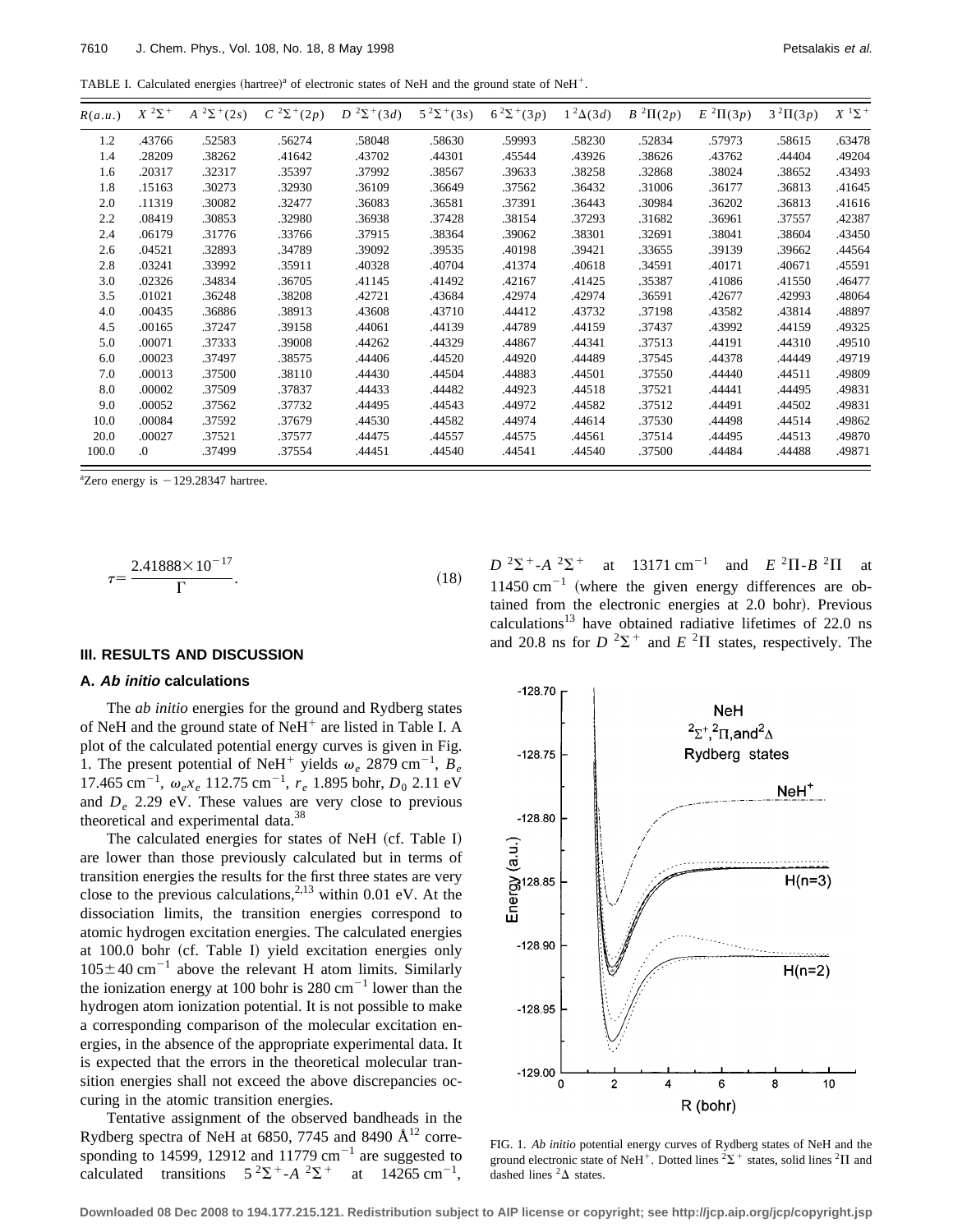TABLE II. Expansion coefficients of the quantum defect functions [cf. Eq.  $(19)$ ].

| Channel            |    | $a_0$       | a <sub>1</sub> | a <sub>2</sub> | $a_3$       | $a_4$       |
|--------------------|----|-------------|----------------|----------------|-------------|-------------|
| $A^2\Sigma^+$      | 2s | $-0.403671$ | 0.360037       | $-0.144899$    | 0.026389    | $-0.001740$ |
| $5^{2} \Sigma^{+}$ | 3s | $-0.400431$ | 0.331397       | $-0.153137$    | 0.031371    | $-0.002257$ |
| $C^{2}\Sigma^{+}$  | 2p | $-1.733537$ | 1.464646       | $-0.543827$    | 0.087492    | $-0.005024$ |
| $D^2\Sigma^+$      | 3d | $-0.566438$ | 0.876953       | $-0.429158$    | 0.080233    | $-0.005134$ |
| $1^2\Lambda$       | 3d | $-0.045648$ | 0.021993       | $-0.075263$    | 0.023163    | $-0.001929$ |
| $B^2\Pi$           | 2p | 0.001915    | $-0.299014$    | 0.143160       | $-0.023678$ | 0.001334    |
| $3^{2}$ H          | 3p | 0.033592    | $-0.340573$    | 0.159178       | $-0.027231$ | 0.001624    |
| $E^2\Pi$           | 3d | 0.132124    | $-0.153410$    | 0.065186       | $-0.013974$ | 0.001081    |

atomic labels of the states given in Table I, correspond to the predominant *l* character of the molecular states at 2.0 bohr. As mentioned previously the calculated adiabatic states are *l*-mixed and the character of the states varies with *R*. An estimate of the *l*-mixing may be obtained from the CI coefficients, when the SCF orbitals are not heavily mixed. Here, for *R* larger than 2.0 bohr this holds. Thus for  $R=2.5$  bohr there are two important configurations for the  $A^2\Sigma^+$  state, with  $c^2$  of 0.896 (*s* configuration) and 0.051 (*p* configuration) while for  $C^2\Sigma^+$  the corresponding  $c^2$  are 0.054 (*s*) and 0.895 (*p*). At larger *R* there is less mixing. For example at  $R=10$  bohr, the two states above are characterized by a single configuration each (*s* for  $A^2\Sigma^+$  and *p* for  $C^2\Sigma^+$ ) with  $c^2$  of 0.971. At  $R \le 2.0$  bohr, the *l*-mixing occurs mostly at the SCF level. Since the SCF coefficients are over non-orthonormal basis functions, they cannot be used directly. One way to obtain an estimate of the *l*-mixing in this case would be to carry out a transformation of the adiabatic states into pure-*l* diabatic states. Such a transformation is beyond the scope of the present work.

## **B. Quantum defect calculations**

The *ab initio* energies at different *R* have been employed for the calculation of quantum defects as described in the previous section. At this point the potential energy curve of the cation is shifted uniformly by 0.001 030 hartree in order to eliminate the error in the theoretical ionization potential.

The quantum defects obtained at different values of *R*, from 1.2 to 6.0 bohr, are expressed in terms of a polynomial of fourth order,

$$
\eta_i(R) = \sum_{j=0}^{4} a_j R^j.
$$
 (19)

The resulting expansion coefficients are given in Table II, while a plot of the corresponding quantum defect functions is given in Fig. 2. Where possible, both the  $n=2$  and  $n=3$  quantum defects are given.

The above quantum defects for the 2*s* ( $A^2\Sigma^+$ ), 2*p*  $(C^{2}\Sigma, B^{2}\Pi)$  and 3*d*  $(D^{2}\Sigma^{+}, E^{2}\Pi)$  and  $1^{2}\Delta)$  Rydberg states have been employed for the calculation of the electronic energies  $E(R)$  for higher *n* Rydberg states and the resulting potentials are shown in Figs. 3 and 4, where for the  $2\Sigma^+$  states the 2*s*-3*s* energy dependence and for the <sup>2</sup> $\Pi$  the 2*p*-3*p* energy dependence has been incorporated in the quantum defects in a linear manner. Where available, the *ab initio* energies have been included as solid circles on the plots, for comparison. The good agreement between the *ab initio* data and the potentials obtained from the quantum defects is encouraging, in view of the single-channel approach adopted in the present work.

In order to aid in the assignment of Rydberg spectra of NeH and NeD vibrational levels of the Rydberg states have been calculated with the aid of the above quantum defect functions  $\left[ cf. Eq. (19) \right]$  and Table II] and in Table III, the *v*  $=0$  level of several Rydberg states with principal quantum number *n* up to 10 have been given. For the  $n=2$ , *s* and *p* and the  $n=3$ , *d* states the  $v=0$  levels calculated from the *ab initio* potentials directly are also given in brackets. As shown, there exist only slight differences between the *ab initio* levels and those obtained from the above expansion for the quantum defects. Further vibrational levels for Rydberg states of NeH (or NeD) may be produced with the aid of Eq. ~6! and the present quantum defect functions, should a need for such data arise.

## **C. Complex scaling calculations**

The results of the multi-state vibrational calculations on the  $X^2\Sigma^+$ ,  $A^2\Sigma^+$ ,  $B^2\Pi$ , and  $C^2\Sigma^+$  states are summa-



FIG. 2. Quantum defect functions for *s*, *p*, and *d*,  ${}^{2}\Sigma^{+}$  (solid lines), *p* and  $d^{2}\Pi$  (dashed lines) and  $d^{2}\Delta$  (dotted lines) Rydberg states of NeH.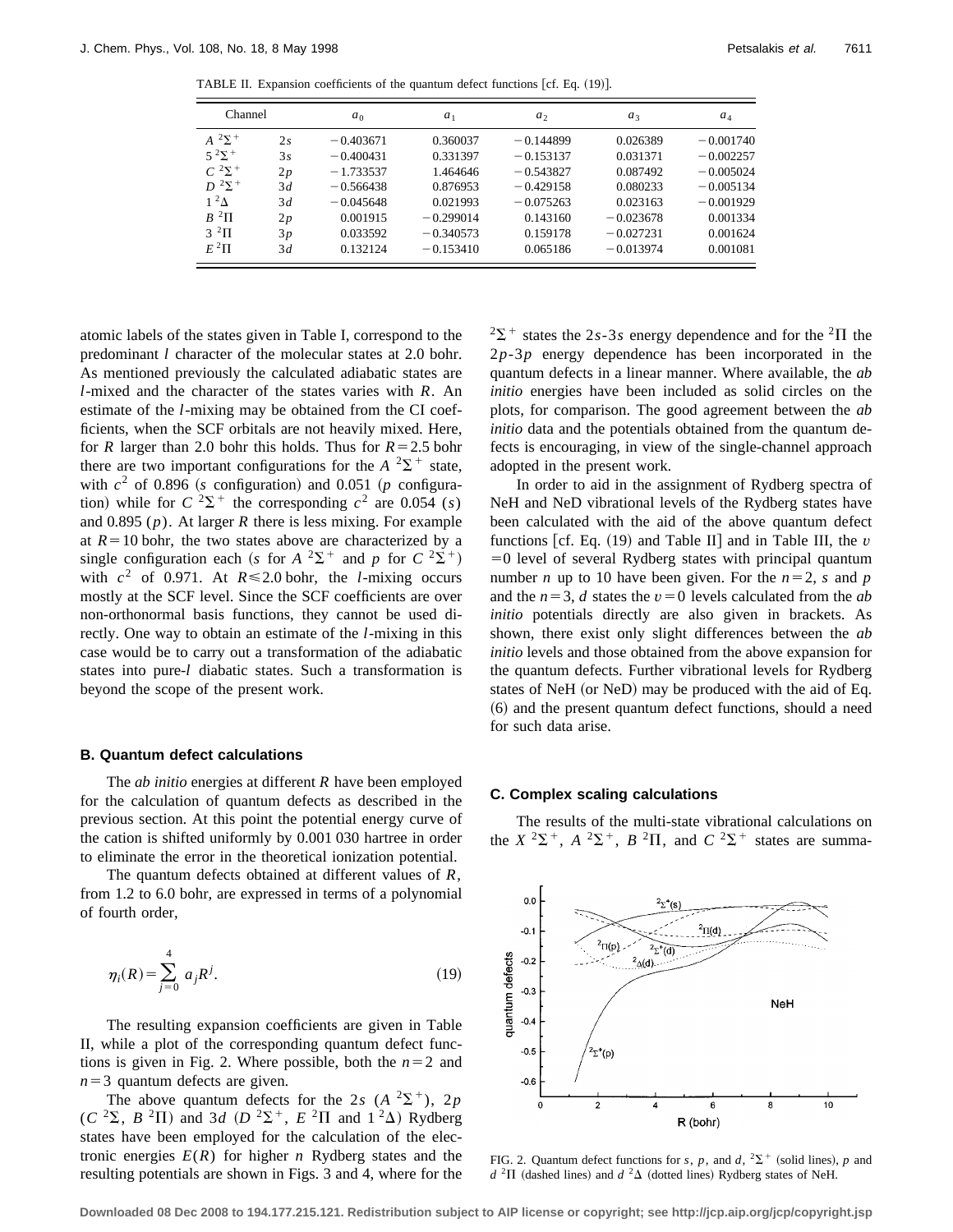



FIG. 3. Potential energy curves for *s* (dotted lines), *p* (dashed lines), and *d* (solid lines)  $2\Sigma$ <sup>+</sup> Rydberg states of NeH generated with the aid of the quantum defect functions. Solid circles stand for *ab initio* data.

FIG. 4. Potential energy curves for  $p$  (dashed lines) and  $d$  (solid lines) <sup>2</sup> $\Pi$ and *d* (dotted lines)  ${}^{2}\Delta$  Rydberg states of NeH generated with the aid of the quantum defect functions. Solid circles stand for *ab initio* data.

TABLE III. Energies (hartree)<sup>a</sup> of the  $v = 0$  levels of Rydberg states of NeH and NeD, obtained from the quantum defects.

| $\boldsymbol{n}$ | $2\Sigma^{+}(s)$               | $2\Sigma^{+}(p)$                   | ${}^{2}\Sigma^{+}(d)$        | ${}^2\Pi(p)$                 | ${}^2\Pi(d)$                   | <sup>2</sup> $\Delta(d)$       |
|------------------|--------------------------------|------------------------------------|------------------------------|------------------------------|--------------------------------|--------------------------------|
| NeH              |                                |                                    |                              |                              |                                |                                |
| $\overline{2}$   | $-0.97688$<br>$(-0.97699)^{b}$ | $-0.95293$<br>$(-0.95290)^{\circ}$ |                              | $-0.96868$<br>$(-0.96873)^d$ |                                |                                |
| 3                | $-0.91394$                     | $-0.90617$                         | $-0.91745$<br>$(-0.91750)^e$ | $-0.91137$                   | $-0.91660$<br>$(-0.91665)^{f}$ | $-0.91401$<br>$(-0.91407)^{g}$ |
| 4                | $-0.89126$                     | $-0.88781$                         | $-0.89275$                   | $-0.89014$                   | $-0.89239$                     | $-0.89128$                     |
| 5                | $-0.88059$                     | $-0.87877$                         | $-0.88135$                   | $-0.88001$                   | $-0.88117$                     | $-0.88060$                     |
| 6                | $-0.87473$                     | $-0.87366$                         | $-0.87518$                   | $-0.87439$                   | $-0.87507$                     | $-0.87474$                     |
| 7                | $-0.87118$                     | $-0.87050$                         | $-0.87146$                   | $-0.87097$                   | $-0.87140$                     | $-0.87119$                     |
| $\,$ 8 $\,$      | $-0.86887$                     | $-0.86840$                         | $-0.86905$                   | $-0.86872$                   | $-0.86901$                     | $-0.86887$                     |
| 9                | $-0.86727$                     | $-0.86694$                         | $-0.86740$                   | $-0.86717$                   | $-0.86737$                     | $-0.86727$                     |
| 10               | $-0.86613$                     | $-0.86589$                         | $-0.86622$                   | $-0.86605$                   | $-0.86620$                     | $-0.86613$                     |
| NeD              |                                |                                    |                              |                              |                                |                                |
| 2                | $-0.97867$                     | $-0.95451$                         |                              | $-0.97042$                   |                                |                                |
|                  | $(-0.97874)$                   | $(-0.95450)$                       |                              | $(-0.97043)$                 |                                |                                |
| 3                | $-0.91573$                     | $-0.90788$                         | $-0.91929$                   | $-0.91315$                   | $-0.91839$                     | $-0.91585$                     |
|                  |                                |                                    | $(-0.91930)$                 |                              | $(-0.91840)$                   | $(-0.91587)$                   |
| 4                | $-0.89304$                     | $-0.88957$                         | $-0.89456$                   | $-0.89192$                   | $-0.89418$                     | $-0.89309$                     |
| 5                | $-0.88238$                     | $-0.88054$                         | $-0.88315$                   | $-0.88179$                   | $-0.88296$                     | $-0.88240$                     |
| 6                | $-0.87652$                     | $-0.87544$                         | $-0.87698$                   | $-0.87618$                   | $-0.87686$                     | $-0.87654$                     |
| 7                | $-0.87297$                     | $-0.87228$                         | $-0.87326$                   | $-0.87275$                   | $-0.87319$                     | $-0.87298$                     |
| $\,$ 8 $\,$      | $-0.87065$                     | $-0.87019$                         | $-0.87085$                   | $-0.87051$                   | $-0.87080$                     | $-0.87066$                     |
| 9                | $-0.86906$                     | $-0.86873$                         | $-0.86919$                   | $-0.86896$                   | $-0.86916$                     | $-0.86906$                     |
| 10               | $-0.86792$                     | $-0.86767$                         | $-0.86801$                   | $-0.86784$                   | $-0.86799$                     | $-0.86792$                     |

<sup>a</sup> Energy given with respect to  $-128.000000$  hartree. *Ab initio* values in brackets.

 $^{b}A$   $^{2}\Sigma^{+}$ .

 ${}^{\mathrm{c}}C$   ${}^2\Sigma$ <sup>+</sup>.

 ${}^{\text{d}}B$  <sup>2</sup> $\Pi$ .

 $^{\rm e}D$   $^{\rm 2}\Sigma^+$ 

 $E^2\Pi$ .

 $^{\mathrm{g}}$ 1<sup>2</sup> $\Delta$ .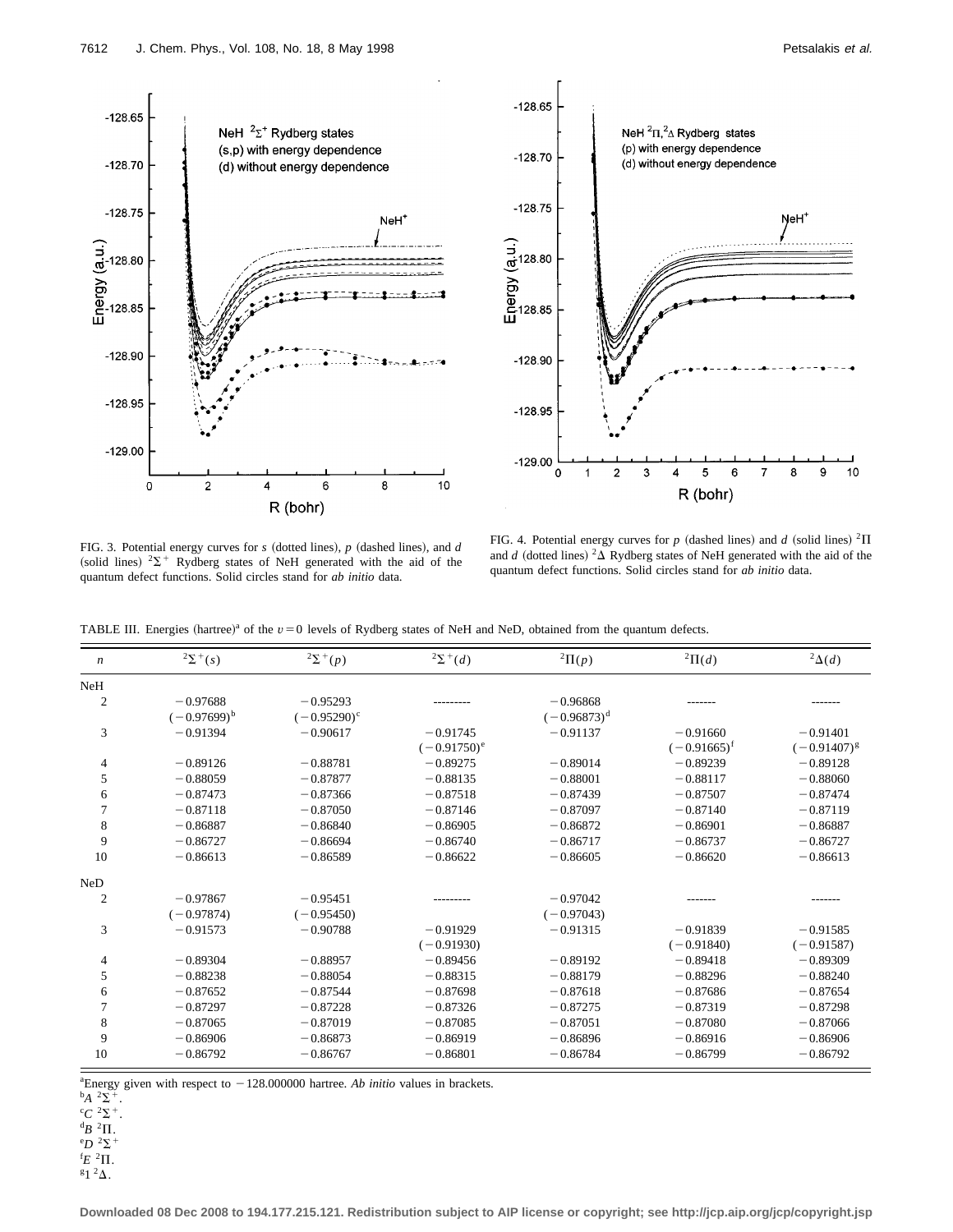TABLE IV. Energies half-widths and predissociation lifetimes of vibrational levels of the  $A^2\Sigma^+$ ,  $C^2\Sigma^+$ , and  $B<sup>2</sup>$ II states of NeH.

|                         | Energy <sup>a</sup> |                       |                    |               | $\Gamma/2$   | Lifetime     |
|-------------------------|---------------------|-----------------------|--------------------|---------------|--------------|--------------|
|                         | $(cm^{-1})$         | $c^2(A^{-2}\Sigma^+)$ | $c^2(C^2\Sigma^+)$ | $c^2(B^2\Pi)$ | (hartree)    | (s)          |
| $N=1$                   |                     |                       |                    |               |              |              |
| $A^2\Sigma^+$ $v=0$     | $\boldsymbol{0}$    | 0.9972                | 0.0027             | 0.0001        | $0.65E - 08$ | $0.19E - 08$ |
| $B^2\Pi v=0$            | 1819                | 0.0002                | 0.0000             | 0.9998        | $0.90E - 12$ | $0.13E - 04$ |
| $A^2\Sigma^+$ $v=1$     | 2543                | 0.9733                | 0.0265             | 0.0002        | $0.14E - 07$ | $0.83E - 09$ |
| $B^2\Pi v=1$            | 4370                | 0.0004                | 0.0001             | 0.9995        | $0.60E - 11$ | $0.20E - 05$ |
| $A^2\Sigma^+$ $v=2$     | 4780                | 0.8997                | 0.0998             | 0.0004        | $0.19E - 07$ | $0.63E - 09$ |
| $C^{2}\Sigma^{+} v = 0$ | 5404                | 0.0854                | 0.9145             | 0.0001        | $0.43E - 09$ | $0.28E - 07$ |
| $B^2\Pi v=2$            | 6685                | 0.0009                | 0.0001             | 0.9990        | $0.17E - 10$ | $0.68E - 06$ |
| $A^{2}\Sigma^{+} v = 3$ | 6973                | 0.9316                | 0.0673             | 0.0010        | $0.20E - 07$ | $0.62E - 09$ |
| $C^{2}\Sigma^{+} v = 1$ | 7837                | 0.0551                | 0.9448             | 0.0001        | $0.60E - 10$ | $0.20E - 06$ |
| $B^2\Pi v=3$            | 8733                | 0.0016                | 0.0001             | 0.9983        | $0.24E - 10$ | $0.50E - 06$ |
| $A^2\Sigma^+$ $v=4$     | 8930                | 0.9348                | 0.0634             | 0.0017        | $0.13E - 07$ | $0.88E - 09$ |
| $C^{2}\Sigma^{+} v = 2$ | 10117               | 0.0706                | 0.9293             | 0.0001        | $0.11E - 09$ | $0.11E - 06$ |
| $B^2\Pi v=4$            | 10584               | 0.0243                | 0.0015             | 0.9742        | $0.21E - 09$ | $0.58E - 07$ |
| $A^2\Sigma^+$ $v=5$     | 10629               | 0.9111                | 0.0630             | 0.0257        | $0.74E - 08$ | $0.16E - 08$ |
| $A^2\Sigma^+$ $v=6$     | 12029               | 0.8975                | 0.1016             | 0.0008        | $0.19E - 08$ | $0.64E - 08$ |
| $B^{2}\Pi v=5$          | 12172               | 0.0004                | 0.0027             | 0.9969        | $0.31E - 11$ | $0.39E - 05$ |
| $C^{2}\Sigma^{+} v = 3$ | 12283               | 0.1147                | 0.8830             | 0.0022        | $0.23E - 08$ | $0.52E - 08$ |
| $N=10$                  |                     |                       |                    |               |              |              |
| $A^{2}\Sigma^{+} v = 0$ | 1753                | 0.9950                | 0.0027             | 0.0023        | $0.54E - 08$ | $0.22E - 08$ |
| $B^2\Pi v=0$            | 3596                | 0.0096                | 0.0023             | 0.9881        | $0.43E - 10$ | $0.28E - 06$ |
| $A^{-2}\Sigma^+$ $v=1$  | 4057                | 0.9691                | 0.0209             | 0.0099        | $0.12E - 07$ | $0.10E - 08$ |
| $B^2\Pi v=1$            | 6019                | 0.0306                | 0.0040             | 0.9654        | $0.37E - 09$ | $0.33E - 07$ |
| $A^2\Sigma^+ v = 2$     | 6358                | 0.8924                | 0.0764             | 0.0312        | $0.16E - 07$ | $0.76E - 09$ |
| $C^{2}\Sigma^{+} v = 0$ | 7047                | 0.0626                | 0.9342             | 0.0032        | $0.22E - 09$ | $0.55E - 07$ |
| $B^2\Pi v=2$            | 8207                | 0.0567                | 0.0059             | 0.9374        | $0.91E - 09$ | $0.13E - 07$ |
| $A^{2}\Sigma^{+} v = 3$ | 8465                | 0.8796                | 0.0605             | 0.0599        | $0.16E - 07$ | $0.74E - 09$ |
| $C^{2}\Sigma^{+} v = 1$ | 9380                | 0.0543                | 0.9425             | 0.0032        | $0.16E - 09$ | $0.77E - 07$ |
| $B^2\Pi v=3$            | 10141               | 0.1372                | 0.0098             | 0.8529        | $0.19E - 08$ | $0.63E - 08$ |
| $A^2\Sigma^+$ $v=4$     | 10298               | 0.8042                | 0.0510             | 0.1447        | $0.12E - 07$ | $0.10E - 08$ |
| $C^{2}\Sigma^{+} v = 2$ | 11568               | 0.1183                | 0.8781             | 0.0035        | $0.56E - 12$ | $0.22E - 04$ |
| $A^2\Sigma^+$ $v=5$     | 11808               | 0.6374                | 0.0717             | 0.2909        | $0.70E - 08$ | $0.17E - 08$ |
| $B^2\Pi v=4$            | 11917               | 0.2520                | 0.0422             | 0.7058        | $0.26E - 08$ | $0.46E - 08$ |
| $A^2\Sigma^+$ $v=6$     | 13084               | 0.9307                | 0.0513             | 0.0178        | $0.45E - 08$ | $0.27E - 08$ |
| $B^2\Pi v=5$            | 13318               | 0.0146                | 0.0131             | 0.9723        | $0.35E - 11$ | $0.34E - 05$ |
| $C^{2}\Sigma^{+} v = 3$ | 13644               | 0.0754                | 0.9152             | 0.0094        | $0.21E - 08$ | $0.59E - 08$ |

<sup>a</sup>Given with respect to  $-128.976942$  hartree.

rized in Tables IV and V for NeH and NeD, respectively, in terms of energies, the squares of coefficients for the above three excited states, half-widths and the corresponding predissociation lifetimes of the resonances for rotational levels  $N=1$  and  $N=10$ . As shown in Tables IV and V, there is some mixing of the levels of the  $A^{2}\Sigma^{+}$  and  $C^{2}\Sigma^{+}$  states and there is also interaction with the levels of the  $B<sup>2</sup>\Pi$  state for high rotational levels (cf. results for  $N=10$ ). Predissociation is significant in NeH, especially for the levels of the  $A^{2}\Sigma^{+}$  state, where it is faster than radiative dissociation<sup>14</sup> by a factor of 15 for  $v=0$  and about 50 for higher vibrational levels. Similarly, predissociation is important for the levels of the  $C^2\Sigma^+$  in NeH, with lifetimes slightly longer than radiative dissociation (e.g. by a factor of 4 for  $v=0$ ). Predissociation is not significant for the levels of the  $B<sup>2</sup>\Pi$  state in NeH for  $N=1$  while for  $N=10$  it gains some importance and for  $v \ge 1$  levels (of the  $B^2\Pi^+$  component) it becomes comparable to radiative dissociation.<sup>14</sup>

The calculated widths in NeD  $(cf.$  Table V) are generally

smaller than those in NeH. In particular for the levels of the  $A^{2}\Sigma^{+}$  state there is strong suppression of predissociation in NeD compared to NeH, in agreement with previous calculations and experimental findings, with a ratio  $\Gamma_{\text{NeH}}/\Gamma_{\text{NeD}}$  $=177$  for  $v=0$  ( $N=1$ ). This is comparable to the Fermi Golden Rule ratio of 120 and the overlap ratio of 140 for  $v=0$ ,  $N=0$ .<sup>17</sup> Such a strong isotope effect is not found for the levels of the  $C^2\Sigma^+$  state, except for the  $v=3$   $N=1$ level, while for the  $B<sup>2</sup>\Pi$  state a strong isotope effect is found for vibrational levels higher than  $v = 2$ . As illustrated elsewhere, $17$  such isotope effects in the rare gas hydrides may be attributed to differences in the overlap and *d*/*dR* integrals over the vibrational wavefunctions. Thus in NeD radiative transitions are more probable than predissociation and even in NeH where predissociation is more significant, the predissociation rates are not such that would preclude the observation of radiative transitions.

The present calculations do not support the formation of  $\lq\lq p(\Sigma,\Pi)$ " complex in NeH and in NeD since even for *N*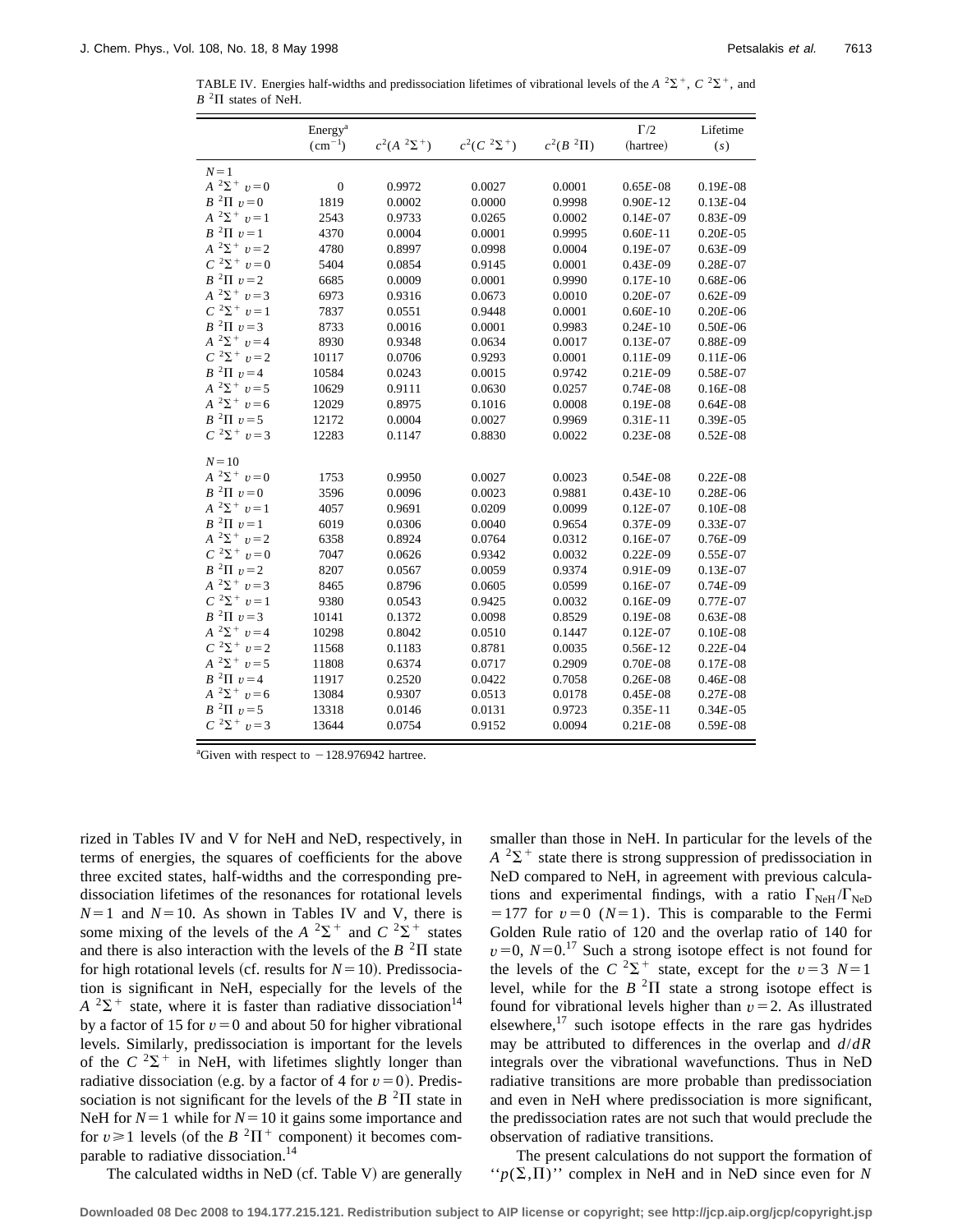TABLE V. Energies half-widths and predissociation lifetimes of vibrational levels of the  $A^2\Sigma^+$ ,  $C^2\Sigma^+$ , and  $B<sup>2</sup>$ II states of NeD.

|                         | Energy <sup>a</sup> |                    |                    |               | $\Gamma/2$   | Lifetime      |
|-------------------------|---------------------|--------------------|--------------------|---------------|--------------|---------------|
|                         | $(cm^{-1})$         | $c^2(A^2\Sigma^+)$ | $c^2(C^2\Sigma^+)$ | $c^2(B^2\Pi)$ | (hartree)    | (s)           |
| $N=1$                   |                     |                    |                    |               |              |               |
| $A^{2}\Sigma^{+} v = 0$ | $\boldsymbol{0}$    | 0.9987             | 0.0013             | 0.0000        | $0.37E - 10$ | $0.33E - 06$  |
| $B^2\Pi v=0$            | 1826                | 0.0007             | 0.0000             | 0.9992        | $0.60E - 13$ | $0.20E - 03$  |
| $A^2\Sigma^+$ $v=1$     | 1947                | 0.9904             | 0.0088             | 0.0008        | $0.12E - 09$ | $0.10E - 06$  |
| $A^{2}\Sigma^{+} v = 2$ | 3685                | 0.9765             | 0.0146             | 0.0088        | $0.21E - 09$ | $0.57E - 07$  |
| $B^2\Pi v=1$            | 3727                | 0.0087             | 0.0001             | 0.9912        | $0.24E - 11$ | $0.51E - 05$  |
| $A^{2}\Sigma^{+} v = 3$ | 5315                | 0.5764             | 0.4233             | 0.0002        | $0.20E - 09$ | $0.61E - 07$  |
| $C^{2}\Sigma^{+} v = 0$ | 5379                | 0.4133             | 0.5860             | 0.0007        | $0.17E - 09$ | $0.73E - 07$  |
| $B^2\Pi v=3$            | 5507                | 0.0009             | 0.0001             | 0.9990        | $0.73E - 12$ | $0.16E - 04$  |
| $A^2\Sigma^+$ $v=4$     | 6932                | 0.9587             | 0.0408             | 0.0005        | $0.52E - 09$ | $0.23E - 07$  |
| $B^2\Pi v=4$            | 7133                | 0.0002             | 0.0023             | 0.9974        | $0.85E - 12$ | $0.14E - 04$  |
| $C^{2}\Sigma^{+} v = 1$ | 7163                | 0.0322             | 0.9657             | 0.0021        | $0.23E - 10$ | $0.53E - 06$  |
| $A^{2}\Sigma^{+} v = 5$ | 8428                | 0.9767             | 0.0228             | 0.0004        | $0.72E - 09$ | $0.17E - 07$  |
| $B^2\Pi v=5$            | 8633                | 0.0004             | 0.0001             | 0.9995        | $0.64E - 12$ | $0.19E - 04$  |
| $C^{2}\Sigma^{+} v = 2$ | 8849                | 0.0176             | 0.9824             | 0.0000        | $0.28E - 10$ | $0.43E - 06$  |
| $A^2\Sigma^+$ $v=6$     | 9783                | 0.9780             | 0.0217             | 0.0002        | $0.83E - 09$ | $0.15E - 07$  |
| $B^2\Pi v=6$            | 10036               | 0.0002             | 0.0000             | 0.9997        | $0.15E - 11$ | $0.82E - 05$  |
| $C^{2}\Sigma^{+} v = 3$ | 10483               | 0.0199             | 0.9801             | 0.0000        | $0.49E - 10$ | $0.24E - 06$  |
| $N=10$                  |                     |                    |                    |               |              |               |
| $A^{2}\Sigma^{+} v = 0$ | 936                 | 0.9980             | 0.0013             | 0.0007        | $0.30E - 10$ | $0.40E - 06$  |
| $B^2\Pi v=0$            | 2770                | 0.1059             | 0.0021             | 0.8921        | $0.72E - 11$ | $0.17E - 0.5$ |
| $A^2\Sigma^+$ $v=1$     | 2846                | 0.8861             | 0.0064             | 0.1074        | $0.88E - 10$ | $0.14E - 06$  |
| $A^{2}\Sigma^{+} v = 2$ | 4528                | 0.9133             | 0.0137             | 0.0730        | $0.14E - 09$ | $0.86E - 07$  |
| $B^2\Pi v=1$            | 4637                | 0.0726             | 0.0010             | 0.9264        | $0.19E - 10$ | $0.63E - 06$  |
| $A^2\Sigma^+$ $v=3$     | 6146                | 0.8213             | 0.1631             | 0.0155        | $0.19E - 09$ | $0.65E - 07$  |
| $C^{2}\Sigma^{+} v = 0$ | 6256                | 0.1397             | 0.8385             | 0.0217        | $0.40E - 10$ | $0.30E - 06$  |
| $B^2\Pi v=2$            | 6375                | 0.0292             | 0.0081             | 0.9626        | $0.19E - 10$ | $0.65E - 06$  |
| $A^{2}\Sigma^{+} v = 4$ | 7718                | 0.9465             | 0.0352             | 0.0183        | $0.30E - 09$ | $0.40E - 07$  |
| $C^{2}\Sigma^{+} v = 1$ | 7950                | 0.0119             | 0.0406             | 0.9475        | $0.15E - 10$ | $0.82E - 06$  |
| $C^{2}\Sigma^{+} v = 2$ | 8002                | 0.0330             | 0.9327             | 0.0343        | $0.18E - 10$ | $0.66E - 06$  |
| $A^{2}\Sigma^{+} v = 5$ | 9170                | 0.9618             | 0.0223             | 0.0159        | $0.40E - 09$ | $0.30E - 07$  |
| $B^{2}\Pi v=3$          | 9411                | 0.0154             | 0.0027             | 0.9819        | $0.25E - 10$ | $0.48E - 06$  |
| $C^{2}\Sigma^{+} v = 3$ | 9655                | 0.0178             | 0.9800             | 0.0022        | $0.27E - 10$ | $0.45E - 06$  |
| $A^2\Sigma^+$ $v=6$     | 10472               | 0.9705             | 0.0207             | 0.0088        | $0.47E - 09$ | $0.26E - 07$  |
| $B^2\Pi v=4$            | 10768               | 0.0088             | 0.0012             | 0.9900        | $0.23E - 10$ | $0.54E - 06$  |
| $C^2\Sigma^+$ $v=4$     | 11266               | 0.0193             | 0.9796             | 0.0011        | $0.46E - 10$ | $0.26E - 06$  |

<sup>a</sup>Given with respect to  $-128.978706$  hartree.

 $=10$  the *B* <sup>2</sup> $\Pi$  state does not mix very heavily with the  $A^{2}\Sigma^{+}$  and  $C^{2}\Sigma^{+}$  states. Similar results as for  $N=10$  have been obtained for  $N=20$ . However for the (3*d*)  $D^{2}\Sigma$ ,  $E^{2}\Pi$ and  $1^2\Delta$  states, the situation is different. A multi-state calculation of the vibrational levels of the 3*d* states,  $D^2\Sigma^+$ ,  $E^{2}\Pi$ , and  $1^{2}\Delta$  (where only the positive parity components  ${}^{2}\Pi^{+}$  and  ${}^{2}\Delta^{+}$  are considered), including the rotationalelectronic coupling has been carried out by a similar procedure as the above calculations but without any complex scaling (i.e.  $\theta = 0^{\circ}$ ). In Table VI the lowest two vibrational levels of the above states for different rotational quantum numbers *N* have been listed along with their mixing coefficients for both NeH and NeD. As shown, there is appreciable mixing between the  $D^2\Sigma^+$  and the  $E^2\Pi$  states and mixing to a smaller extent with the  $1^2\Delta$  state, at high rotational quantum numbers (cf. results for  $N=10,20$ ). Thus, the present calculations predict the formation of a (3*d*) complex of states in NeH and in NeD. However, since such calculations are very sensitive to the energy difference between the levels of the interacting states, the latter conclusions might be altered if the actual relative energies of the Rydberg states are far from the present theoretical predictions.

# **IV. CONCLUSION**

In the present work, a theoretical study of the Rydberg states of NeH has been presented in an effort to aid future experimental work on the Rydberg spectra of this system. *Ab initio* calculations supplemented by quantum defect calculations have been employed for the generation of quantum defect functions, potential energy curves and vibrational levels of *s*, *p*, and *d* Rydberg states of NeH and NeD. Complex coordinate scaling calculations have been employed for the determination of the widths of the 2*s* and 2*p*,  $A^{-2}\Sigma^{+}$  and  $C^{2}\Sigma^{+}$ , and 2*p B*<sup>2</sup> $\Pi$  Rydberg states. The resulting predissociation lifetimes are roughly of the same order as the radiative lifetimes in NeH, while in NeD they are longer than